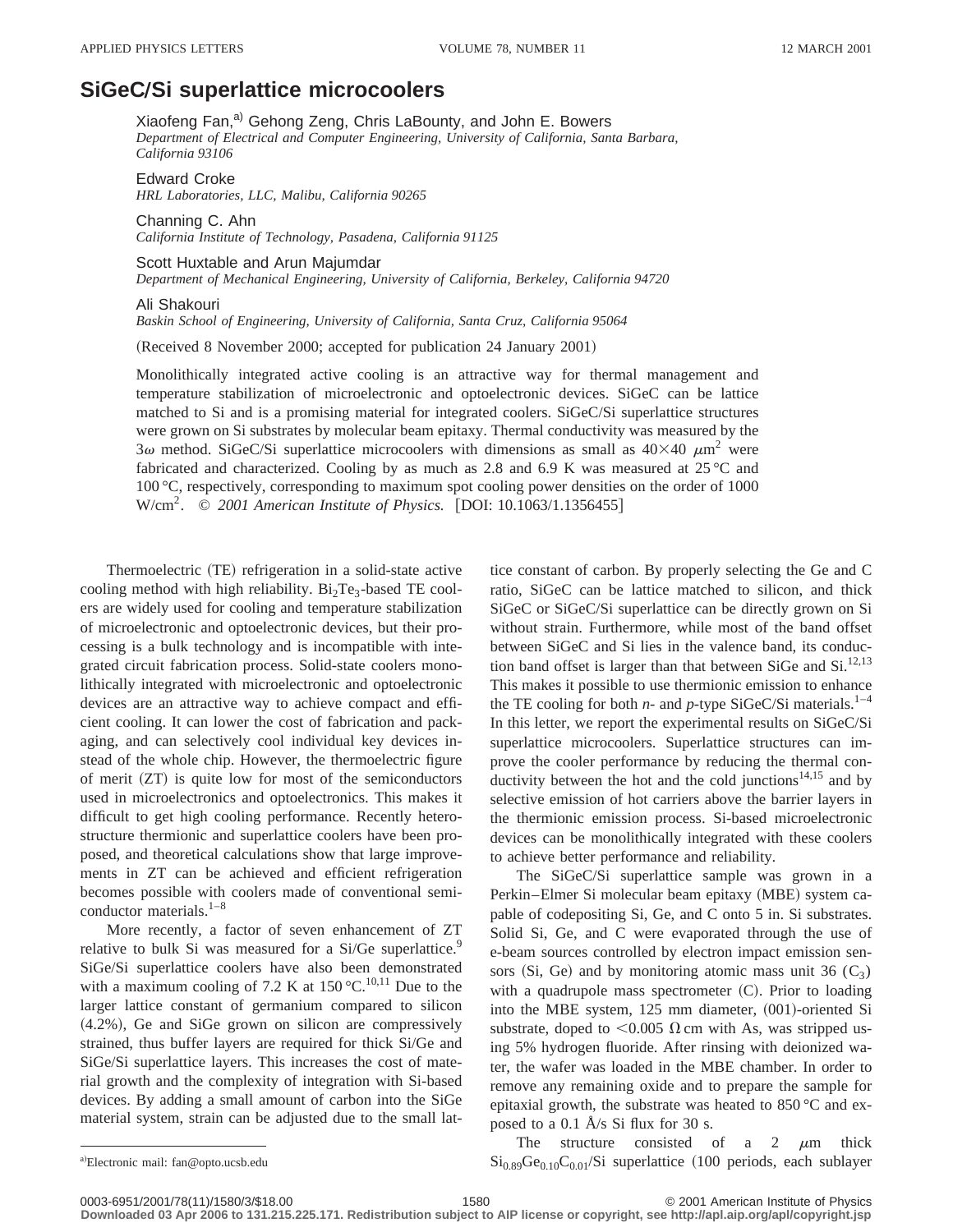

FIG. 1. Cross sectional transmission electron microscopy image of the MBE grown SiGeC/Si superlattice cooler sample. The top is 100 nm Si cap layer; the middle is 2  $\mu$ m superlattice of 100×(10 nm Si<sub>0.89</sub>Ge<sub>0.10</sub>C<sub>0.01</sub>/10 nm Si); the bottom is the Si substrate. An enlarged superlattice image is shown on the right-hand side.

10 nm in thickness) grown at 500 $\degree$ C, lattice matched to the Si substrate. The superlattice was doped with Sb to approximately  $2 \times 10^{19}$  cm<sup>-3</sup>. Finally, the sample was capped with 100 nm Si:Sb, grown at  $460^{\circ}$ C and doped to approximately  $1\times10^{20}$  cm<sup>-3</sup>. A cross sectional transmission electron microscopy image of a grown SiGeC/Si superlattice cooler sample is shown in Fig. 1.

The thermal conductivity is a key parameter for thermoelectric materials. The TE device performance increases with a decrease in thermal conductivity. Thin films and nanostructures have been used to reduce the thermal conductivity via acoustical phonon confinement and interface scattering.<sup>14-17</sup> The  $3\omega$  method was used to measure the cross-plane thermal conductivity of the  $Si<sub>0.89</sub>Ge<sub>0.10</sub>C<sub>0.01</sub>/Si superalattice.<sup>18</sup> The re$ sult is 0.085 W/cm K, which is over one order lower than that of Si  $(1.5 \text{ W/cm K})$ .

The processing of SiGeC/Si microcoolers is compatible with an integrated circuit fabrication process. The schematic diagram of the cooler device structure is shown in Fig. 2. Microcoolers were thermally isolated by dry etching mesa structures down to the  $n^+$  Si substrate. Metallization was made on the mesa and the Si substrate for cathode and anode contacts, respectively. The main part of the cooler structure is the 2  $\mu$ m thick superlattice. Its low electrical resistance requires low contact resistance for optimum device performance.19 Ti/Al metallization was used for ohmic contact. This was followed by annealing at  $450^{\circ}$ C for 5 s. Spe-





FIG. 3. Meaured cooling for various SiGeC/Si cooler sizes at 25 °C heat sink temperature. The cooler sizes are  $40\times40 \mu m^2$ ,  $50\times50 \mu m^2$ , 60  $\times$  60  $\mu$ m<sup>2</sup>, 70 $\times$  70  $\mu$ m<sup>2</sup>, and 100 $\times$  100  $\mu$ m<sup>2</sup>.

cific contact resistivity of  $1.5 \times 10^{-7} \Omega \text{ cm}^2$  was measured by transfer length method.

SiGeC/Si superlattice microcoolers with various mesa sizes ranging from  $40\times40$  to  $100\times100 \ \mu m^2$  were fabricated on one wafer. They were tested on a temperature-controlled heat sink, which was set at a constant temperature during device testing. Device cooling was measured with micro thermocouples on top of the device and was relative to the values at zero current. Figure 3 displays the measured cooling on top of the devices as a function of current with the heat sink at 25 °C. 2.8 K cooling was obtained for the  $40\times40$  $\mu$ m<sup>2</sup> devices. The test results show that the maximum cooling temperature increases as the device size decreases. This cannot be explained with ideal thermoelectric or thermionic models, and is due to the three-dimensional nature of current and heat spreading in the substrate. The Si substrate of the cooler devices is 500  $\mu$ m thick and its thermal resistance for the micro devices is about inversely proportional to the square root of the device area. On the other hand, the thermal resistance of the SiGeC/Si superlattice layer is inversely proportional to the device area. This different size dependence makes the effect of the nonideal heat sink smaller for smaller size devices.

For comparison, Si microcoolers were fabricated on  $n^+$ Si substrates with similar device structure and processing. The results of the  $40\times40$   $\mu$ m<sup>2</sup> Si devices are shown in Fig. 4 along with those of the SiGeC/Si superlattice coolers of the same size. Over three-fold improvement in maximum cooling is observed for SiGeC/Si superlattice coolers over Si ones.

SiGe is a good TE material for high temperature applications.20 The SiGeC/Si microcoolers also show better performance at higher temperatures. Figure 5 shows the measured cooling for  $50\times50 \mu m^2$  SiGeC/Si microcoolers at various heat sink temperatures. The maximum cooling increases from 2.5 K at 25 °C to 6.9 K at 100 °C.

The maximum cooling power density is given by

$$
Q = \kappa (\Delta T_{\text{max}} - \Delta T) / d,
$$

where  $\kappa$  and  $d$  are the thermal conductivity and the thickness FIG. 2. Schematic diagram of SiGeC/Si microcoolers (not to scale). **Downloaded 03 Apr 2006 to 131.215.225.171. Redistribution subject to AIP license or copyright, see http://apl.aip.org/apl/copyright.jsp**